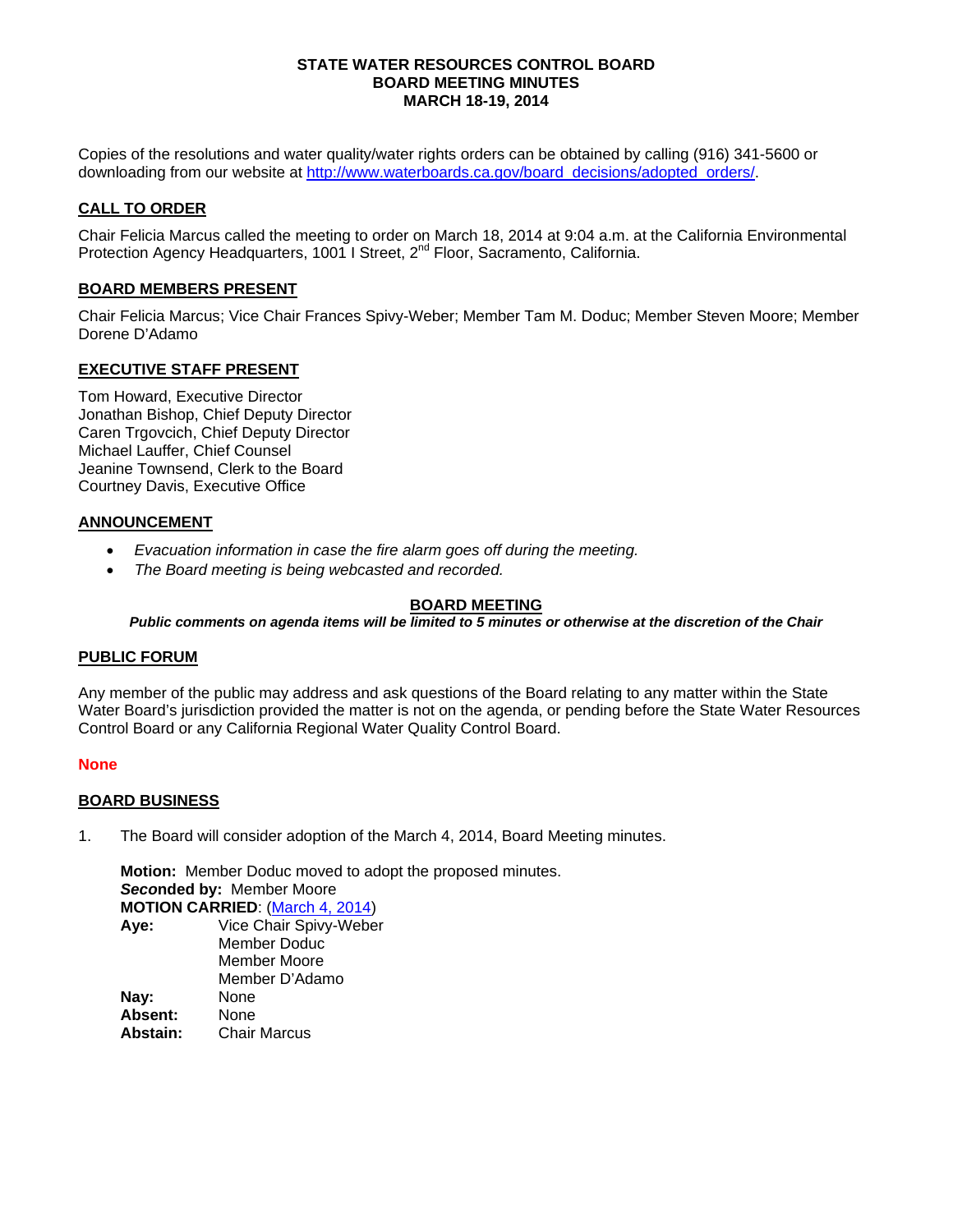2. Board Member Report.

# *Board Member Moore:*

- *Attended in the Central Coast region an all-day workshop to receive input on management of the Salinas River for flood control and protection of beneficial uses.*
- *Spoke about our Groundwater Workplan Concept Paper at a joint Oversight Hearing held by the State Assembly Water Parks and Wildlife Committee along with Assembly Budget Subcommittee #3 on Resources and Transportation.*
- *Attended the North Coast Regional Water Board Meeting.*
- *Attended the annual California Infrastructure Symposium held by the American Society of Civil Engineers.*

# *Board Member Doduc:*

 *The San Francisco Bay Regional Water Board staff will hold a training session for staff on climate change. Max Gomberg, from our staff, is helping them coordinate the event.*

# *Vice Chair Spivy-Weber:*

- *Attended the Los Angeles Regional Water Board Meeting.*
- *Met with the California Chamber's Water Committee on drought issues.*
- *Spoke at a joint meeting with Mountain Counties and Association of California Water Agencies' (ACWA) Region 3.*
- *Participated in a webcast with California Energy Commission on Electricity Program Investment Charge (EPIC) funds.*

# *Board Member D'Adamo:*

- *Spoke on a panel about groundwater and drought for the US Committee on Irrigation and Drainage.*
- *Attended the Advisory Committee for the Expert Panel on nitrogen issues.*
- *Spoke about nitrates, drought, and groundwater to two subcommittees for Western Growers Science and Technology Committee and their Water Committee.*
- *Spoke about drought, groundwater, and Bay-Delta at the Farm Bureau's Leadership Conference.*

# *Chair Felicia Marcus:*

- *She and Liz Haven spoke at the WateReuse Conference on the drinking water program transfer.*
- *Along with Liz Haven spoke to ACWA about the drinking water program transfer and groundwater.*

# **DIVISION OF FINANCIAL ASSISTANCE**

3. Consideration of a proposed Resolution [to provide financial incentives in response to the Governor's Drought](http://www.waterboards.ca.gov/board_info/agendas/2014/mar/031814_3_with_draft_res.pdf)  [Proclamation for near-term recycled water projects funded through the Clean Water State Revolving Fund.](http://www.waterboards.ca.gov/board_info/agendas/2014/mar/031814_3_with_draft_res.pdf) *(Staff Presenting: Jim Maughan, Jule Rizzardo, Christopher Stevens, Anne Hartridge, David Rice)*

**Motion:** Vice Chair Spivy-Weber moved to adopt the proposed Resolution with changes proposed by Vice Chair Spivy-Weber and staff. *Seco***nded by:** Member Doduc

**MOTION CARRIED**: [\(Resolution No.](http://www.waterboards.ca.gov/board_decisions/adopted_orders/resolutions/2014/rs2014_0015.pdf) 2014-0015)

| Aye:     | Vice Chair Spivy-Weber |
|----------|------------------------|
|          | Member Doduc           |
|          | Member Moore           |
|          | Member D'Adamo         |
| Nay:     | <b>Chair Marcus</b>    |
| Absent:  | None                   |
| Abstain: | None                   |
|          |                        |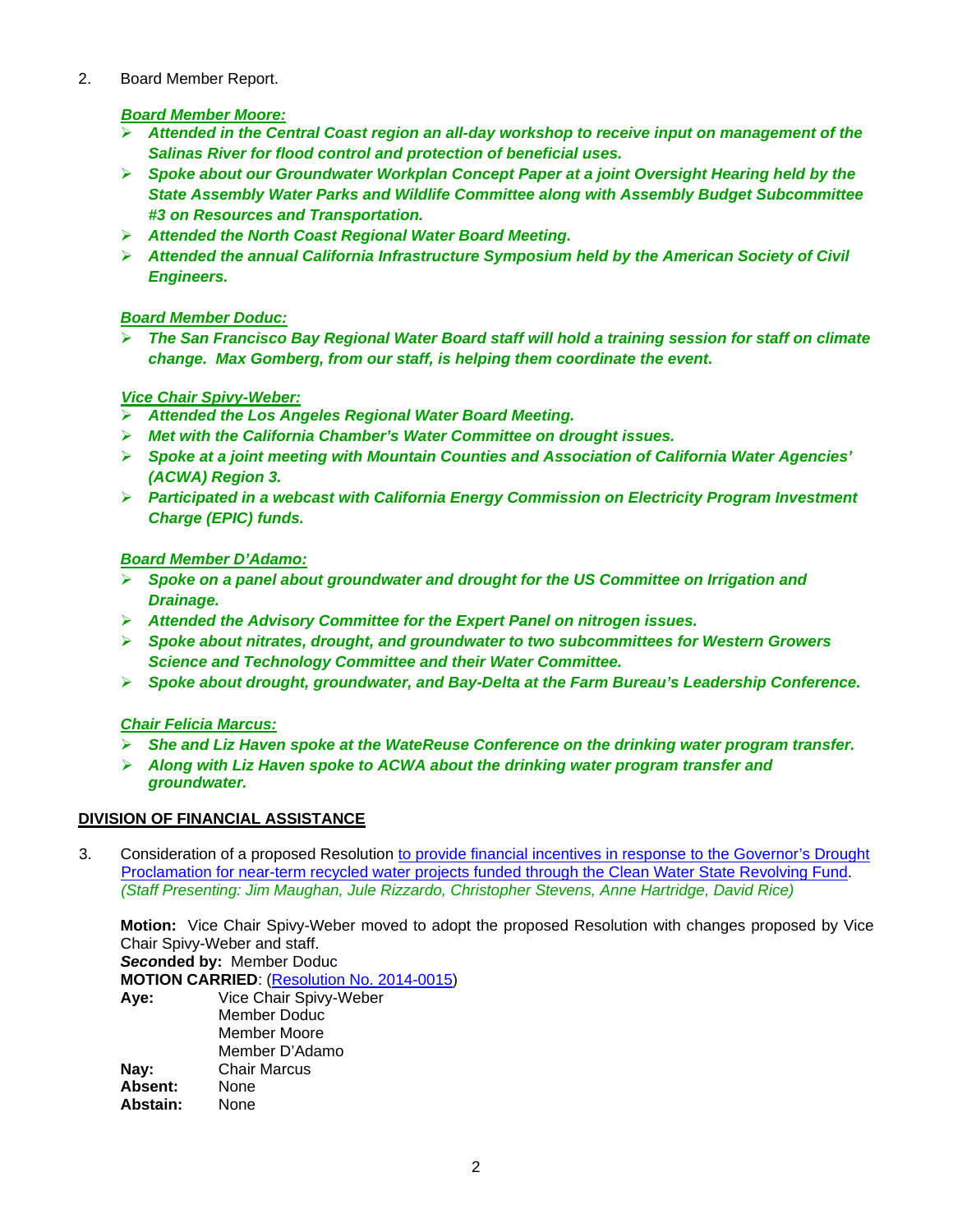## *Commenters*

*Gary Darling, Western Recycled Water Coalition [\(Presentation\)](http://www.waterboards.ca.gov/board_info/minutes/2014/mar/031814_3_darling.pdf) Logan Olds, Victor Valley Wastewater Reclamation Authority Bobbi Larson, California Association Sanitation Agencies E.J. Shalaby, West County Wastewater District*

### **INFORMATIONAL ITEMS**

4. California's ongoing drought emergency. *[\(Staff Presentation\)](http://www.waterboards.ca.gov/board_info/minutes/2014/mar/031814_4_staff.pdf) (Staff Presenting: Jim Kassel, Amanda Montgomery, John O'Hagan & Les Grober)*

#### **No Action Taken**

5. Update on the [Proposed Transfer of the Drinking Water Program.](http://www.waterboards.ca.gov/board_info/agendas/2014/mar/031814_5.pdf) *(Staff Presenting: Liz Haven)*

#### **No Action Taken**

6. [Executive Director's Report.](http://www.waterboards.ca.gov/board_info/exec_dir_rpts/2014/edrpt031814.pdf)

## **No Action Taken**

### **PUBLIC HEARING**

7. The State Water Board will hold a Public Hearing on the [draft amendment incorporating total maximum daily](http://www.waterboards.ca.gov/board_info/agendas/2014/mar/031814_7.pdf)  [load requirements into the California Department of Transportation Municipal Separate Storm Sewer System](http://www.waterboards.ca.gov/board_info/agendas/2014/mar/031814_7.pdf)  [Permit.](http://www.waterboards.ca.gov/board_info/agendas/2014/mar/031814_7.pdf) *(Written comments were due on March 28, 2014 by 12 noon.) [\(Staff Presentation\)](http://www.waterboards.ca.gov/board_info/minutes/2014/mar/031814_7_staff.pdf) (Staff Presenting: Jaime Favila, Walt Shannon, Diana Messina, Bill Harris & Phil Wyels)* 

#### **No Action Taken**

### *Commenters*

*Scott McGowen, Caltrans Sean Bothwell, California Coastkeeper Alliance*

*The Board recessed at 1:25 p.m. on Tuesday, March 18, 2014 and resumed its meeting at 9:05 a.m. on Wednesday, March 19, 2014.*